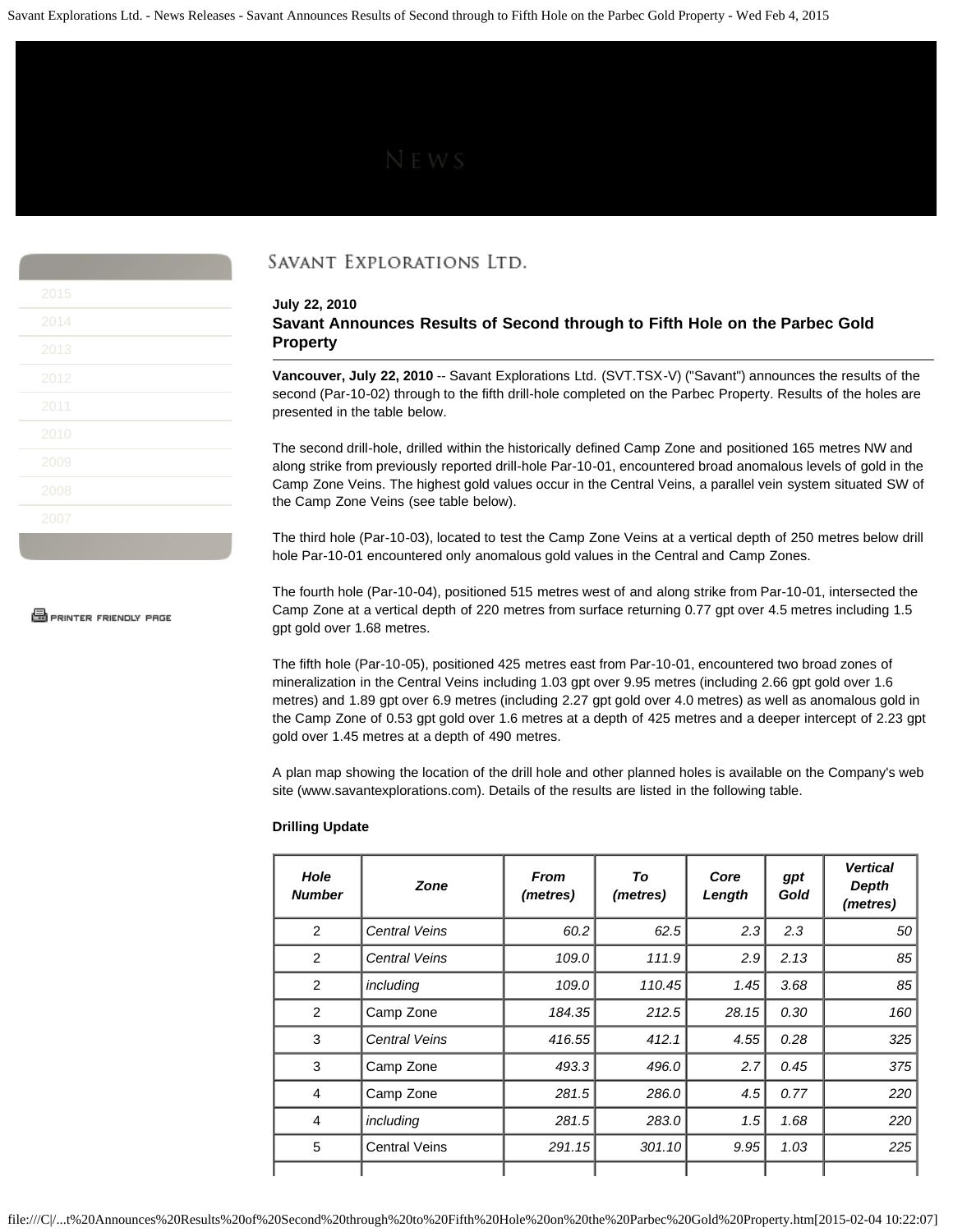Savant Explorations Ltd. - News Releases - Savant Announces Results of Second through to Fifth Hole on the Parbec Gold Property - Wed Feb 4, 2015

| 5 | including            | 298.0  | 299.60 | 1.60 <sub>1</sub> | 2.66 | 225 |
|---|----------------------|--------|--------|-------------------|------|-----|
| 5 | <b>Central Veins</b> | 342.1  | 349.0  | 6.9               | 1.89 | 275 |
| 5 | including            | 343.6  | 347.6  | 4.0 <sub>1</sub>  | 2.27 | 275 |
| 5 | Camp Zone            | 512.2  | 513.8  | 1.6               | 0.53 | 425 |
| 5 | Deep Intercept       | 644.55 | 646.0  | 1.45              | 2.23 | 510 |

*\* True widths are approximately 60% of drill interval.*

Savant's eight (8) hole drill program totalling 4,005 metres was completed on July 9, 2010. Analytical results from the initial five holes have now been received and reported upon. Assay results from drill holes Par-10- 06, Par-10-07 and Par-10-08 are pending.

| Aggregate of Significant Results from the 2010 Parbec Drill Program |  |  |
|---------------------------------------------------------------------|--|--|
|---------------------------------------------------------------------|--|--|

| Hole<br><b>Number</b> | Zone                 | <b>From</b><br>(metres) | To<br>(metres) | Length<br>(metres) | Au<br>gpt | <b>Vertical</b><br>Depth<br>(metres) |
|-----------------------|----------------------|-------------------------|----------------|--------------------|-----------|--------------------------------------|
| 1                     | <b>Camp Zone</b>     | 175.6                   | 178.5          | 2.9                | 19.25     | 150                                  |
| 1                     | <b>North Veins</b>   | 382.0                   | 384.5          | 2.5                | 2.10      | 325                                  |
| 2                     | <b>Central Veins</b> | 60.2                    | 62.5           | 2.3                | 2.3       | 50                                   |
| 2                     | <b>Central Veins</b> | 109.0                   | 110.45         | 1.45               | 3.68      | 85                                   |
| 4                     | <b>Camp Zone</b>     | 281.5                   | 283.0          | 1.5                | 1.68      | 220                                  |
| 5                     | <b>Central Veins</b> | 291.15                  | 301.10         | 9.95               | 1.03      | 225                                  |
| 5                     | <b>Central Veins</b> | 342.1                   | 349.0          | 6.91               | 1.89      | 275                                  |
| 5                     | Deep Intercept       | 644.55                  | 646.0          | 1.45               | 2.23      | 510                                  |

*\* True widths are approximately 60% of drill interval.*

The Parbec Gold Property, is located along the prolific Cadillac Break, 20 km east of the Cadillac Gold Camp (historic production of >8.7M ounces), Quebec's largest gold producing district, and 5 km west and along strike from the historic Malartic Gold Camp where Osisko Mining is currently developing its large open pittable Canadian Malartic Gold Project estimated to contain a total in-pit measured and indicated reserve of 8.97 Million ounces (Osisko February 10, 2010 press release).

Savant can acquire a 100% interest in the Parbec Property under a four year option agreement with Globex Mining Enterprises Inc., the terms of which have been previously divulged and can be viewed in detail on Savant's website [\(http://www.savantexplorations.com/](http://www.savantexplorations.com/)).

John McClintock, P. Eng., CEO of Savant is the Qualified Person, as defined by National Instrument 43-101, responsible for the technical data in this news release.

*This news release contains forward-looking statements concerning the Parbec Property. These statements are based on assumptions and judgments of management regarding future events or results that may prove to be inaccurate as a result of failure to obtain necessary regulatory approvals, the failure to reach agreement on final documentation, exploration results and other risk factors that are beyond Savant's control. There can be no assurance that such forward-looking statements will prove to be accurate as actual results and future events could differ materially from those anticipated in such statements. Accordingly, readers should not place undue reliance on forward-looking statements contained in this news release.*

- 30 -

For more information contact: Barbara Komorowski: [bkomorowski@remarkfinancial.com](mailto:bkomorowski@remarkfinancial.com) Maurice Dagenais: [mdagenais@renmarkfinancial.com](mailto:mdagenais@renmarkfinancial.com) Renmark Financial Communications Inc. Telephone: (514) 939-3989